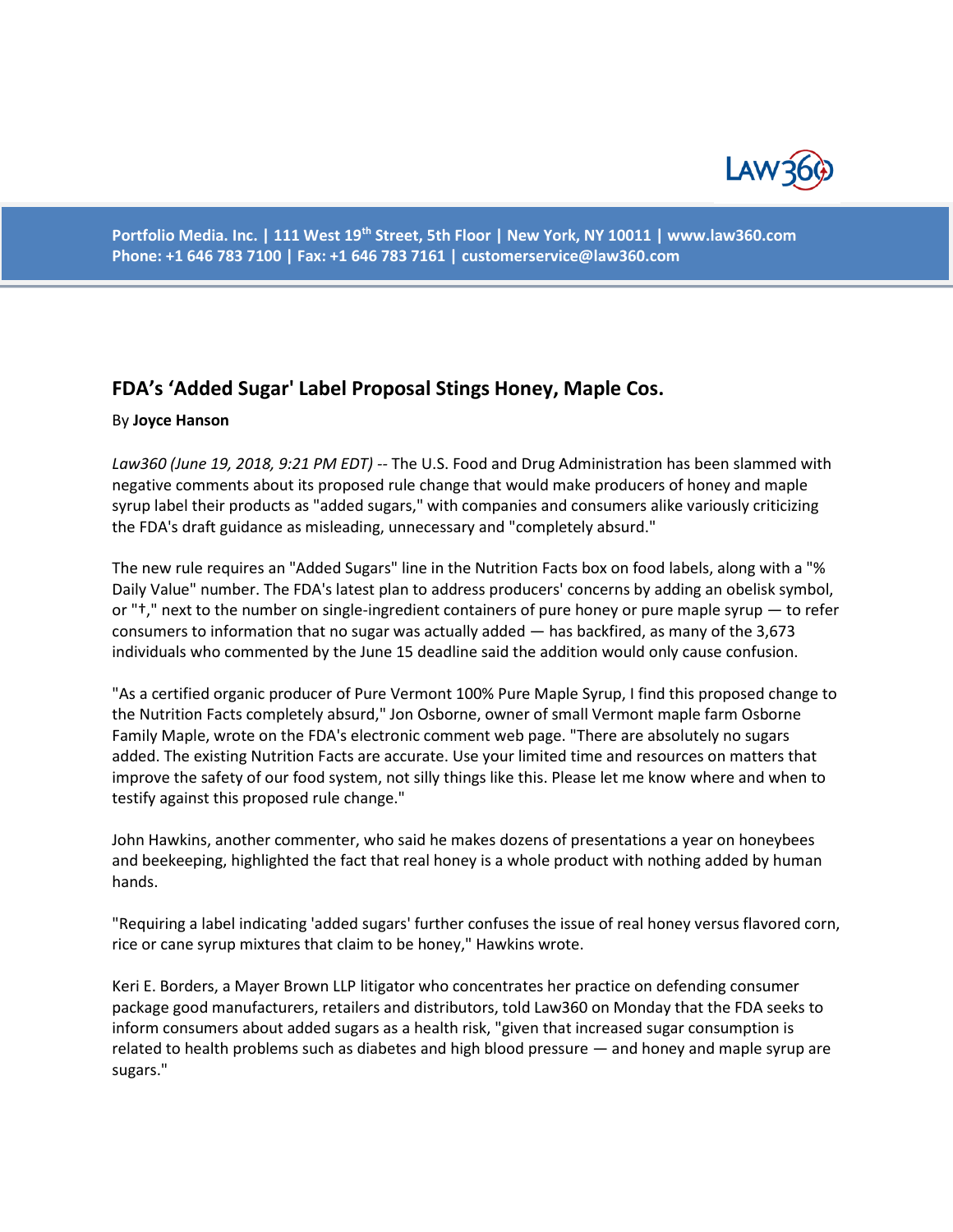While regulators are likely concerned about sugar as a public health policy, Borders said, food manufacturers are worried because they don't want their products to be confused with other products that might be adulterated with other sweeteners.

"Consumers want products that are 100 percent honey or 100 percent maple syrup, and there are products out there in the market that are not," Borders said. "Pure maple syrup is very expensive. The concern is that there could be a product out there that says it's maple syrup, but it's not 100 percent maple syrup. Maybe it's 50 percent maple syrup or a little touch of maple syrup flavor, but it's really pancake syrup, which is high fructose corn syrup and food coloring. The maple manufacturers are concerned that if consumers read that sugar is added sugar, they might wonder, 'Did the maple manufacturer add sugar? Is this not 100 percent maple syrup?' That's the concern from the industry's point of view."

Also commenting on the FDA's "added sugar" proposal were the International Maple Syrup Institute and the National Honey Board, which in April both requested an extension of the comment period for the draft guidance released in February.

The maple institute in its request worried that an indication of added sugar on the label of a pure maple product "would imply additional ingredients beyond the sap from which it was derived," while the honey board said it has been "feverishly working on some quantitative research to understand how the obelisk the FDA has proposed improves the understanding of the 'added sugar' labeling on honey."

Also backing the maple and honey producers was U.S. Sen. Angus King, I-Maine, who said on the Senate floor on June 13 that the FDA's goal of updating its Nutrition Facts panel on food packages is laudable but that the proposal "goes off the rails" when it comes to the "added sugar" labeling for maple and honey.

"To add the phrase 'added sugar' to maple syrup and honey makes no sense and is, indeed, confusing to the consumer because if you read a maple syrup label that says 'added sugar,' your natural assumption is somebody has put some more sugar in there," King said.

The FDA on Tuesday said in a constituent update that the agency is reviewing the comments on its draft guidance and plans to make a revision.

"FDA recognizes the complexity of this issue and is grateful for the feedback it has received, including more than 3,000 comments received during the comment period on the draft guidance that closed on June 15," the agency said in a statement. "The agency plans to take these comments into consideration to swiftly formulate a revised approach that makes key information available to consumers in a workable way."

The agency noted that when it issued its final rule to update the Nutrition Facts label, it included "added sugars" as one of a number of required nutrients to declare on the label, providing a definition of added sugars based on the "2015-2020 Dietary Guidelines for Americans."

"FDA's definition of added sugars includes sugars that are either added during the processing of foods or are packaged as such (e.g., a jar of honey, container of maple syrup, or a bag of table sugar)," the agency said. "This definition forms the basis of the Dietary Guidelines recommendation that Americans eat no more than 10 percent of their daily calories from added sugars in order to reduce their risk of chronic disease like heart disease."